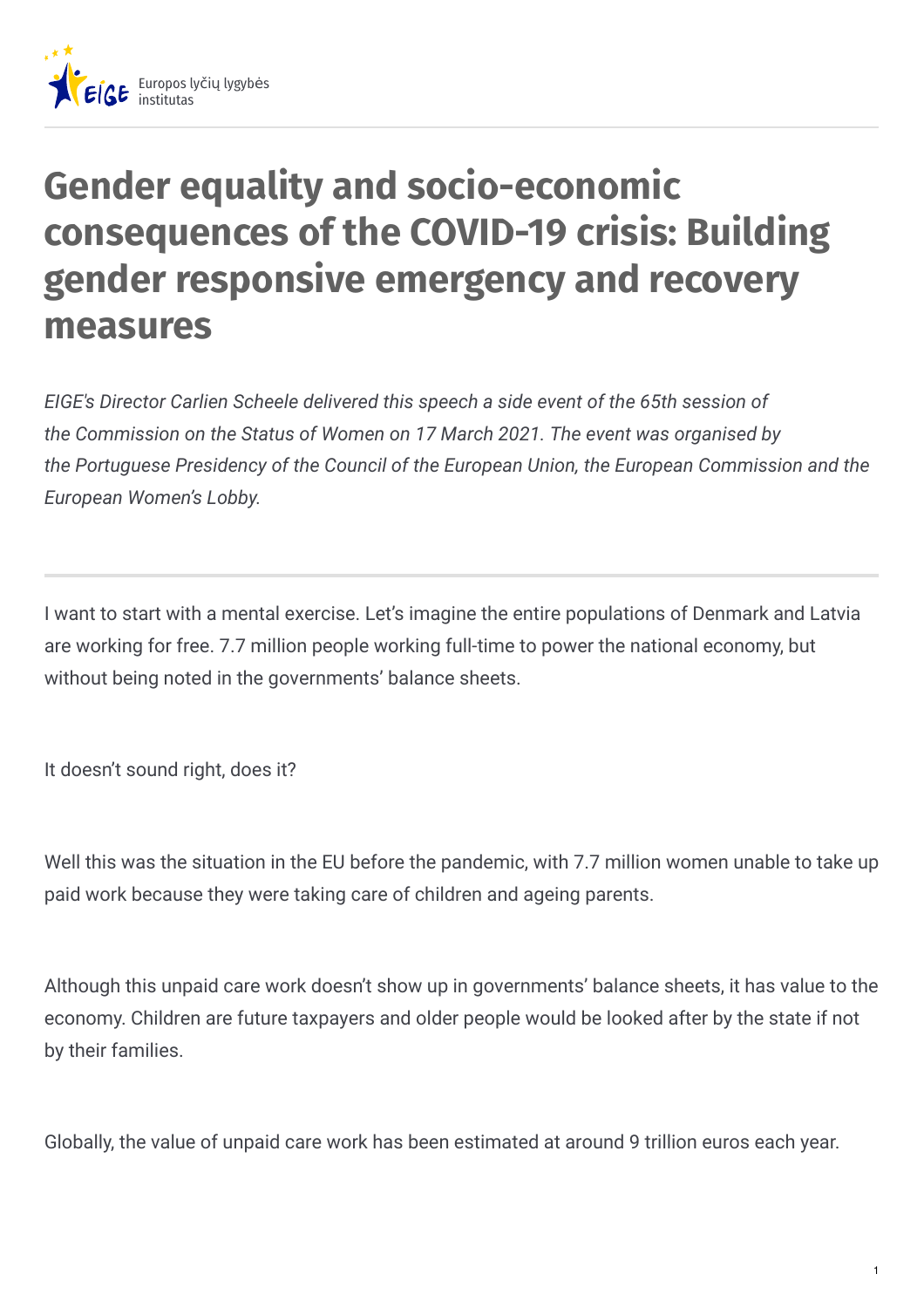I wanted to start with this mental exercise to show that women and men didn't enter this crisis on an equal footing, and that women are therefore facing more stumbling blocks on the road to recovery.

We are already seeing larger shares of women than men leaving the labour market completely. Out of people who were unemployed in the first quarter of 2020, on average 40 % of women stopped looking for a job in the second quarter of 2020, compared with 33 % of men. These figures are much higher than in 2019.

Just as 7.7 million women were kept out of the labour market before the crisis because they were busy working for free, so too are they now leaving the labour market partly due to unpaid care responsibilities.

During the pandemic, women have been doing an average of 35.7 hours of unpaid care work a week. That's almost 2,000 hours a year, which is more or less what you give to a full-time job over the course of a year.

This can, of course, make it difficult to find time for paid work -- as was the case for 7.7 million women before the pandemic. It can also eat into the time reserved for paid work, with many juggling care responsibilities alongside jobs.

To make the recovery fair, we need to make unpaid care work visible. We cannot keep relying on the free labour of women to power this invisible part of our economy.

We need to make care count.

First, we need a change in the home. During the pandemic, men took on more of the care load than usual, which is a good sign. To make sure this positive change stays, countries should earmark healthy amounts of parental leave for all fathers.